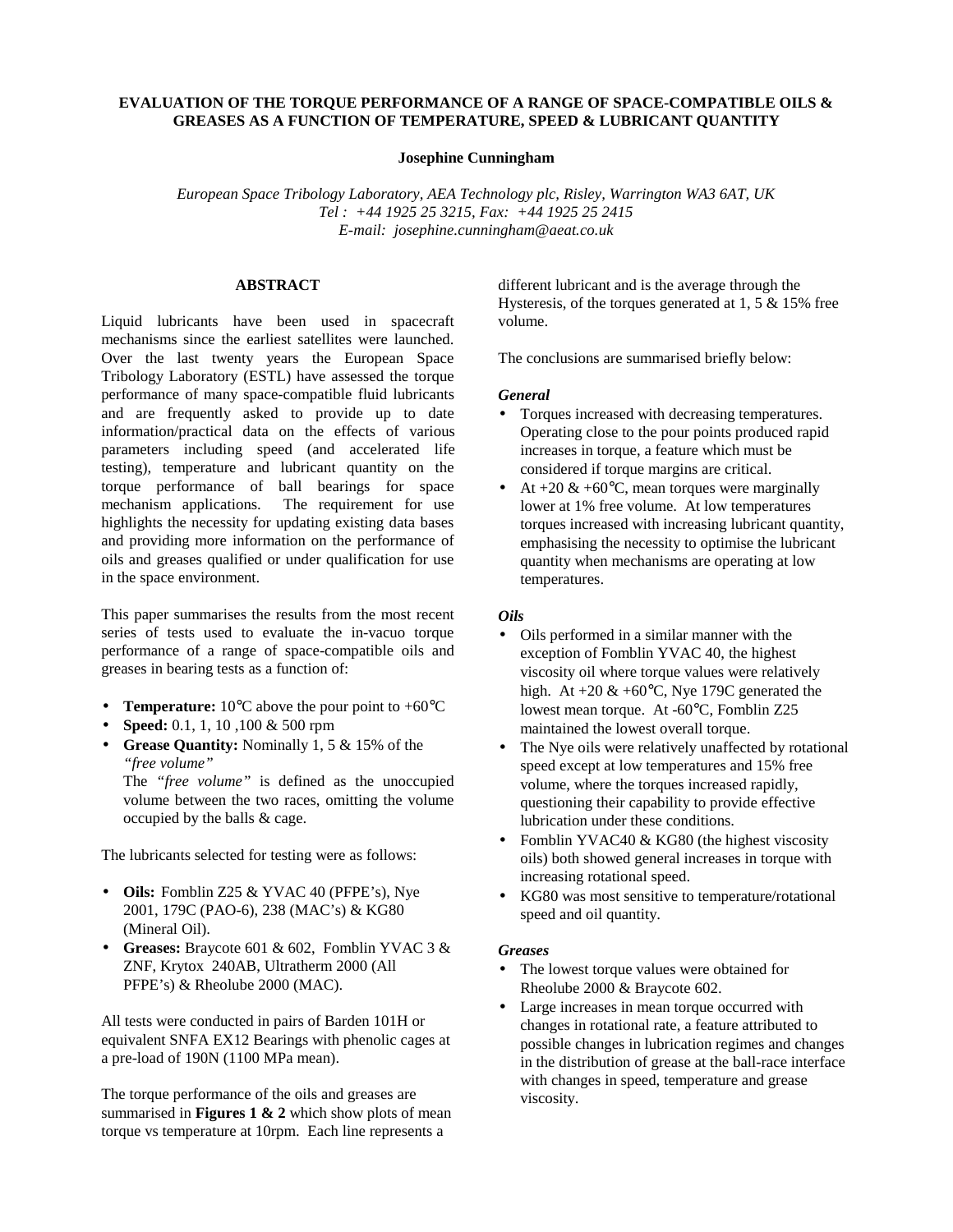

**Figure 1 - Oils Data Summary - Mean Torque vs Temperature @ 10rpm**



**Figure 2 - Grease Data Summary - Mean Torque vs Temperature @ 10rpm**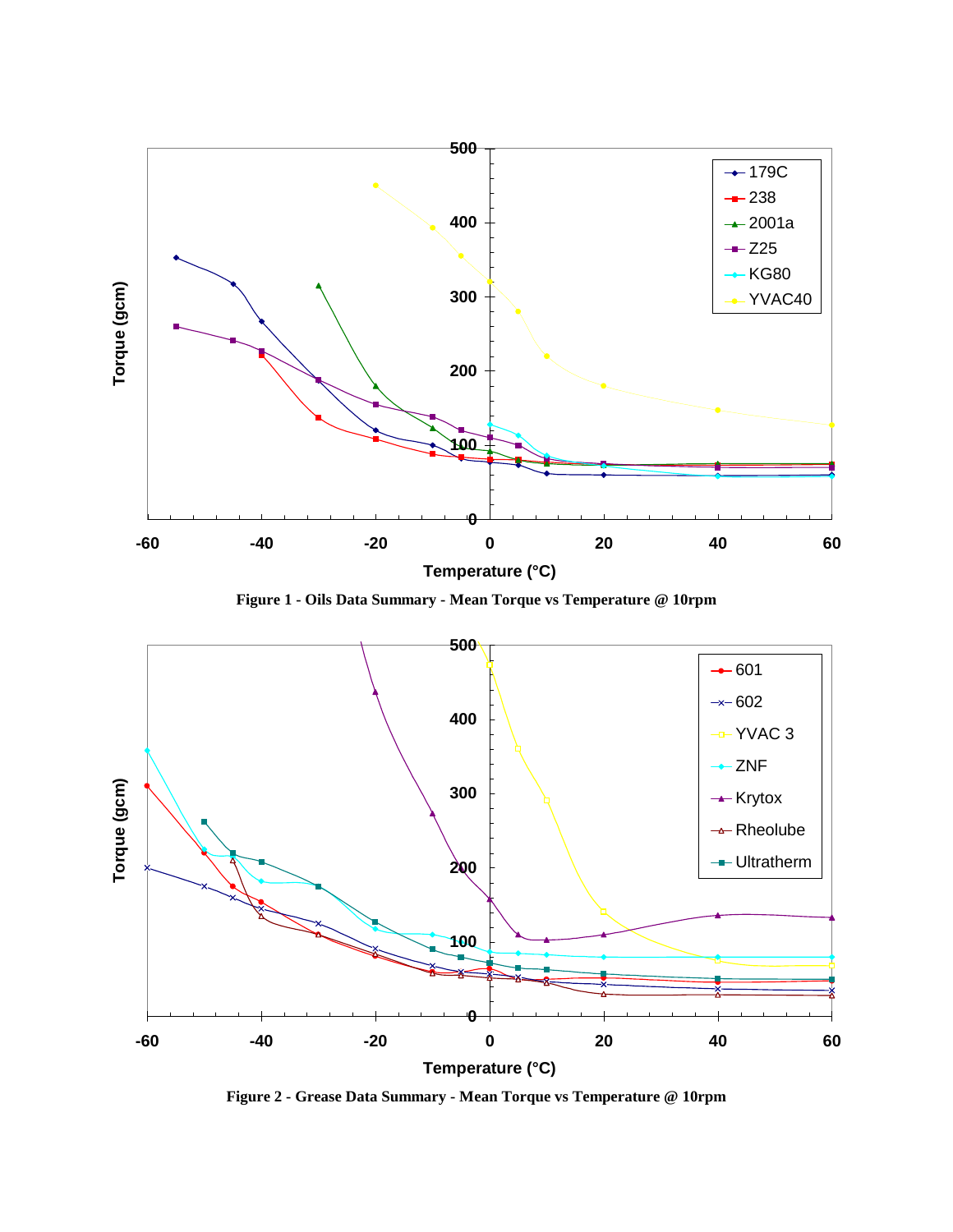### **SILVER-BASED BRUSH ELECTRIC CONTACTS PERFORMANCES**

**C. Fritsch\*, J.B. Mondier\*\***

\*Laboratoire Central des Industries Electriques 33 avenue du Général Leclerc , 92260 Fontenay-aux-Roses, France Telephone : 0140 95 63 46, Fax : 01 40 95 89 16, E\_mail : clement.fritsch@lcie.fr

\*\*Centre National d'Etudes Spatiales 18 avenue E. Belin, 31401 Toulouse Cedex 4, France Telephone : 05 61 28 22 15, Fax : 05 61 28 29 85, E\_mail : jean-bernard.mondier@cnes.fr

## **ABSTRACT**

A test facility devoted to the study of power sliding electric brushes was realized at the L.C.I.E (Laboratoire Central des Industries Electriques) under CNES (Centre National d'Etudes Spatiales) funding. It has been operated for several test sequences during which the slip-ring assembly material and the brush behaviour were analysed. In 1998, new tests were performed in order to determine the capability upper limit of this technology. Besides, this study had the objective to define the process to be used in order to recover the designed contact performances on brushes stored temporary in damp air.

The article describes the main features of the test bench operated at L.C.I.E and the results of the last test program. The main lessons learned from this research activity are reported and discussed.

### **1. INTRODUCTION**

Since the break through of 3 axes stabilized satellites, the on-board electric power needs to be transferred from the solar arrays by specific systems. This vital function, whatever the in-orbit mission may be, is most often performed by mechanisms comprising slip-ring assembly. The material for brushes is a sintered silverbased alloy including a dry lubricant, the  $MoS<sub>2</sub>$ , whereas a coin silver alloy is often used for the tracks. These choices were adopted when the CNES (Centre National d'Etudes Spatiales) was starting its national programs such as SPOT for Earth remote sensing and TDF/TVSAT for TV broadcasting.

Despite the continuous progress realized in order to reduce the consumption of on-board systems, the amount of power to be transferred to the board keeps increasing. This may be caused by the growing of platforms and payloads and also by the extension of missions, which requires more margins on solar panels performance. This is why the CNES has conducted a research program on silver-based brush testing in order to come to know their in-service behaviour and thus to allow a better use of their capability in slip-ring assemblies. Owing to the needs increase, these investigations were completed by a set of specific tests for evaluating the in-service capacity and endurance of this brush technology.

# **2. TESTS AND MEASUREMENTS**

After a first successful test program regarding the test bench performance validation, a second test sequence confirmed the initial choice of the brush material and ended in a set of recommendations for the designers. These ones were related to the influence of the contact main features on the brush capabilities. The third test program had to demonstrate the brush ability to work in more severe conditions (ultra-vacuum, thermal, current density) while enduring an extended life.

On board the satellite, the intensity of current to be transferred from the solar panels to the board depends on the power supply sub-system. This current is a major electrical factor in the slip-ring assembly design. One possible way of enhancing the equipment performances is to raise the brush current density. Then, it reduces the brush dimension and the resistive torque generated by the load applied on the brush, thus the drive motorization need is lowered, and so are the slip-rings mechanism overall dimensions and mass. This is why it was interesting to test a current density increased from 0.4 A/mm² (the present design value) up to 1 A/mm². The current is also responsible for the thermal dissipation that occurs inside the mechanism. This contributes to its typically high operational temperature. The maximum slip-ring assembly measured temperatures in the last qualification programs conducted were ranging from 90°C to 100 °C. As these values seemed acceptable, regarding the materials capability, a life test operational temperature of 100°C was specified for the test bench brushes and tracks. Besides, the duration of each test had to be defined. The longest planned missions for this kind of device being Envisat and Metop for ESA, Spot5 and Helios2 for the CNES, the number of revolutions to be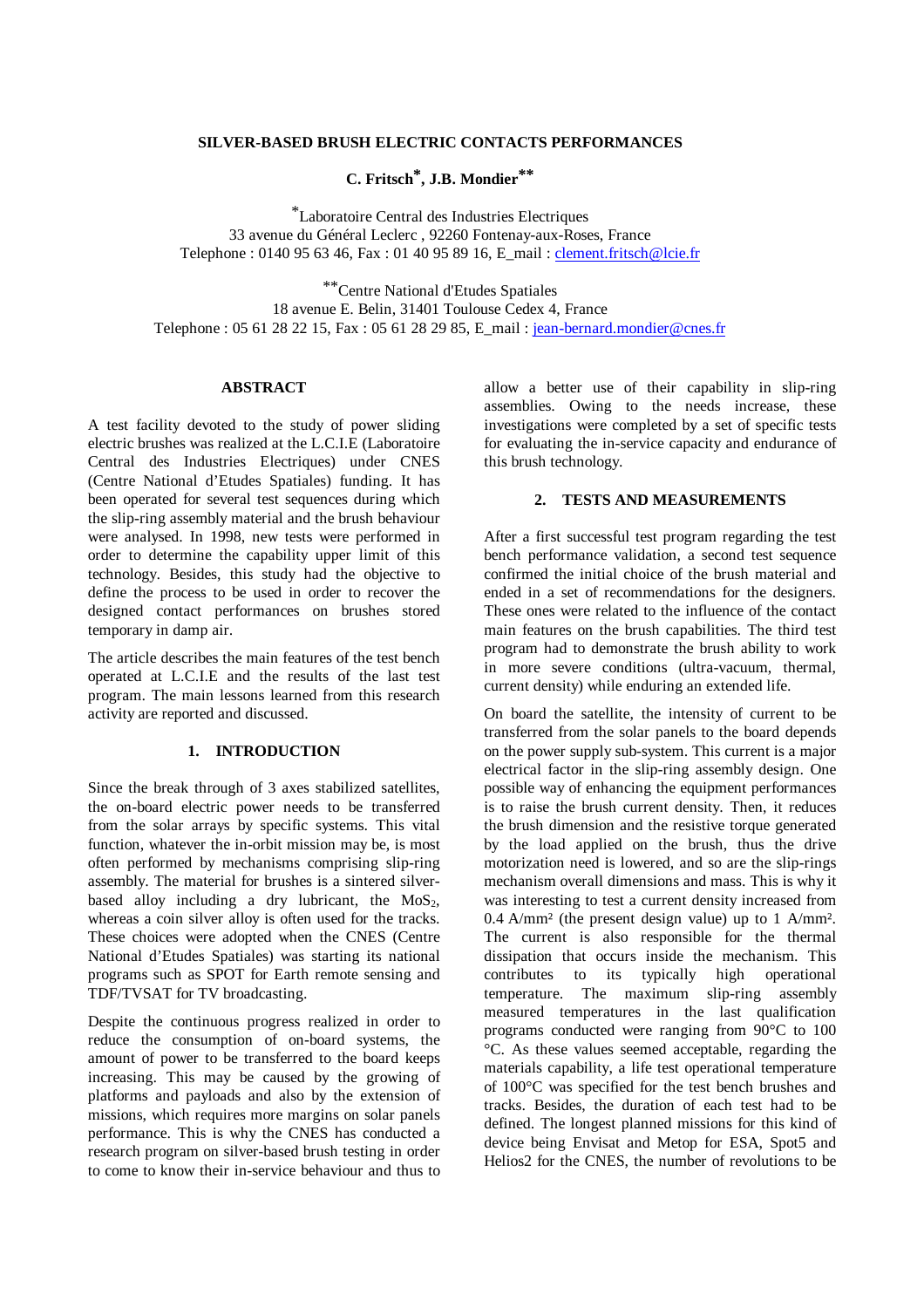done including the ECSS qualification factors were 56,000.

Some other aspects have been studied during these tests. One of them is related to the level of ultravacuum obtained in the test chamber. As this level may be suspected to be not enough representative of the inorbit vacuum, some tests were devoted to the contact performance measurements under a degraded vacuum  $(\text{from } 10^{-5} \text{ mbar to } 10^{-8} \text{ mbar})$ . The purpose was to evaluate the reliability of the ground tests vacuum level. Another point was the study of the brush  $M_0S_2$  particles size influence on the performances measured. The release of  $M<sub>0</sub>S<sub>2</sub>$  particles within the contact, the lubrication efficiency as well as the electric resistance may be affected by the particle size. One point of interest was to know weather a different distribution of  $M<sub>0</sub>S<sub>2</sub>$  particles in the brush could change the tribology process in the contact area.

Besides, the in-service behaviour of oxidized brushes was analyzed. This item is linked with the brush lubricant degradation due to the slip-ring assembly use under a typical clean room air. Procedures of contaminated brush refurbishment were studied in order to satisfy the specific operational needs encountered during ground operations before the satellite launch.

The performed test program is summarized in the following table.

| Test<br>$n^{\circ}$ | $M_0S_2$ size<br>% of<br>reference<br>value) | Run-in<br>I=current<br>value | Cycles<br>under air | Cycles<br>under<br>vacuum | Chamber<br>pressure<br>(mbar) |
|---------------------|----------------------------------------------|------------------------------|---------------------|---------------------------|-------------------------------|
| 1                   | 100                                          | N/A                          | 1,000               | 56,000                    | $10^{-8}$                     |
| $\overline{c}$      | 100                                          | N/A                          | 1,000               | 56,000                    | $10^{-6}$                     |
| 3                   | 100                                          | N/A                          | 1,000               | 56,000                    | $10^{-5}$                     |
| 4                   | 100                                          | $I=0$                        | 1,000               | $\overline{0}$            | 1,000                         |
| 5                   | 100                                          | I=nominal                    | 1,000               | $\boldsymbol{0}$          | 1,000                         |
| 6                   | 27                                           | N/A                          | 1,000               | 56,000                    | $10^{-8}$                     |

# **3. TEST BENCH DESCRIPTION**

The bench consists mainly of two cylindrical enclosures of 630 mm length, 340 mm diameter. One of them is equipped for ultra vacuum tests, the other one is devoted to atmospheric pressure tests or to pollution of brushes. The slip-rings and brushes to be studied are mounted on the cover, which may be used with both enclosures, so that a test may begin in a gazeous environment and be concluded in ultra vacuum.

The enclosure equipped for vacuum conditions is tied to a vacuum producing system, consisting of a primary pump and a secondary cryogenic pump. Measurements of pressure are fulfilled by a Pirani-gauge (for primary vacuum), and, for the ultra vacuum, by a quadripolar mass spectrometer, which measures the total residual pressure in the enclosure as well as the partial pressures of following gases : H<sub>2</sub>O, O<sub>2</sub>, H<sub>2</sub>, N<sub>2</sub>+ CO<sub>2</sub>, CO<sub>2</sub>, He and Ar, plus an user-selected gas. Measuring range is between  $10^{-3}$  and  $10^{-10}$  mbar. The typical minimum total pressure lies near  $2.10<sup>-8</sup>$  mbar, depending on the enclosure's content and the pumping time.

*Contact set up* – The contact is realized between two brushes and a slip-ring system made of three concentric rings, the internal and the external ones being for contact testing, the middle ring being only for potential measurements. In figure 3, all the principal elements are visible.



Figure 3 – System equipped with all additional elements for testing

The contact force is created by an electro-dynamic actuator tied to the contact support. Contact force may reach 2.4 N. Rotation of the slip–ring is achieved by a stepping motor mounted externally to the enclosure. The movement is transmitted by a magnetic coupling. The synchronous excitation ensures a smooth, wellcontrolled movement, between a maximum speed of about 1 turn in 10 seconds and a virtually null minimum speed.

The contact system comprises a heating system, designed to regulate contact temperature between 30 °C and 100 °C, each contact being independently regulated. The temperature is measured by a thermocouple that equips each brush. The heating devices (resistors) are fixed to each brush. Under the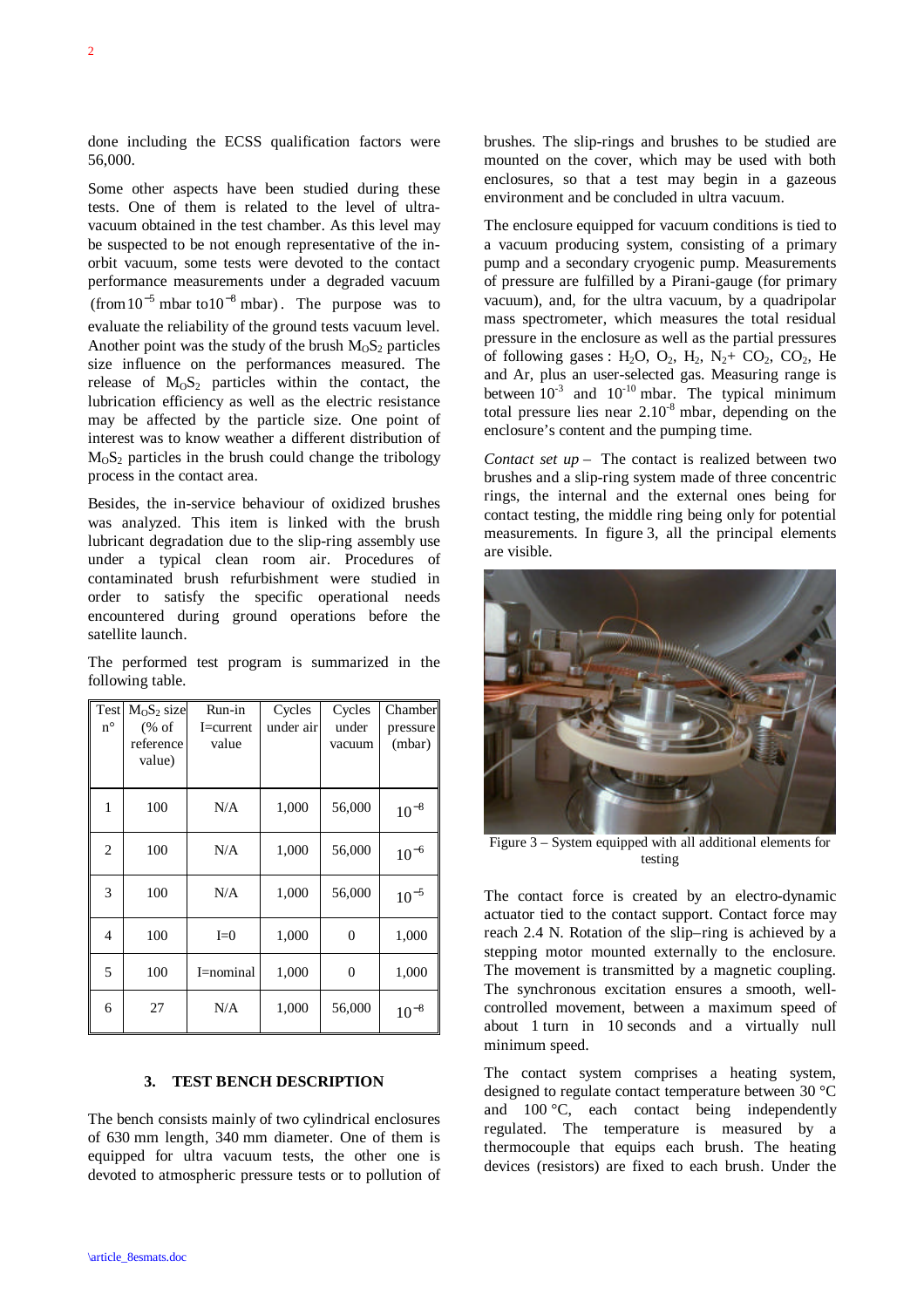slip ring system, an additional heater minimises temperature gradients. This back heater is set to a predetermined point. Overall regulation is better than 3 °C, for each contact, with a set point of 100 °C.

The total residual pressure of the enclosure may be regulated between the minimum obtainable pressure and  $10^{-5}$  mbar. The regulation is obtained through more or less opening of the gate between the cryo-pump and the enclosure. This function is controlled by a microcomputer, the measuring signal being issued from the spectrometer described before.

During the tests, the two closed contacts are submitted to an electrical direct regulated current. Contact resistance of each contact is determined by measuring the potential difference between each brush and the centre slip-ring, which is equipotential with the rings. By this method, one has virtually no parasitic massic contribution, and the measurement concerns only constriction and film resistance of the studied interfaces.

Each brush support is mounted on a Bendix pivot. Deflection induced by the friction during rotation is measured by means of a capacitive position sensor. The frictional coefficient may so be calculated, knowing the contact force, the geometry of the set up and the characteristics of the pivots.

*Signal processing* – The four signals : potential difference and deflection for both contacts are continuously sampled at a 200 Hz rate. The data is linked to a computer for calculation of means, rms values, etc. Typically, the calculations are done simultaneously with a resolution of 1 value per turn and with 60 values per turn, so as to get precisely localised information about slip-rings.

Beside these signals, the mean temperature of each brush is measured by a thermocouple, at a rate of about 1 measurement every 10 seconds. The pressure (total and partial pressure of gases) is measured at a rate of 1 value each 15 s. For each test, the set of parameters to be measured is the following : vacuum level, temperature of contacts, intensity in the contact, polarities of contact, contact force, rotation speed versus the number of turns.

## **4. TESTS RESULTS**

Every test was performed in a configuration comprising a couple of brushes sliding on two electrically connected coaxial tracks. One of these brushes (polluted brush) was initially stored in an 85% damp air at room temperature during 120 days. The other one was an unused brush that had been stored under dry nitrogen (as new brush). This conditioning was assumed to correspond to the cumulated periods of time

for a slip-ring assembly to be integrated on satellite, then stored and finally tested before launch.

### **4.1 Life Tests**

The test n°1 was devoted to the brush life performances. The tracks were heated and thermally controlled in order to obtain the specified and measured brush temperature of 100 °C. At the beginning of the test, a thousand of turns were performed under ambient air in order to simulate the cumulated ground use of a flight slip-rings unit. During this phase, the polluted brush contact electric resistance  $(R_{\text{nonluted}})$  decreased quickly over a few turns, as the brush cleaned up by friction on the track. Then, the wear particle accumulation slowly made the  $R_{\text{polluted}}$  rise up to its initial value. In the meantime, the as new brush contact electric resistance  $(R_{ref})$  improved by a factor of 3. This result could be caused by a brush wear particle production that merely affects the track electrical conductance. The part of the life test under vacuum is described by the following plot that shows the  $R_{polluted}$ 

and the polluted brush friction coefficient  $(\mu)$ , both versus the number of track turns.



the polluted brush, Vs number of turns

In the very first revolutions, the  $R_{polluted}$  exhibited a quick drop by a factor of 4. The vacuum seemed to have radically changed the tribological behaviour of the brush to track contact. Then, along the life test, the  $R_{\text{polluted}}$  slowly rose without ever reaching its initial value, but it revealed a few disturbances that are not easy to relate to any external event. The μ plot shows a slowly decreasing profile that could be the result of the  $M<sub>o</sub>S<sub>2</sub>$  particles gathering on the track. The values of μ and  $R_{\text{polluted}}$  evolve in the opposite direction. This is in good agreement with the observations made in previous similar tests. At the end of life, the  $R_{\text{nonluted}}$  noise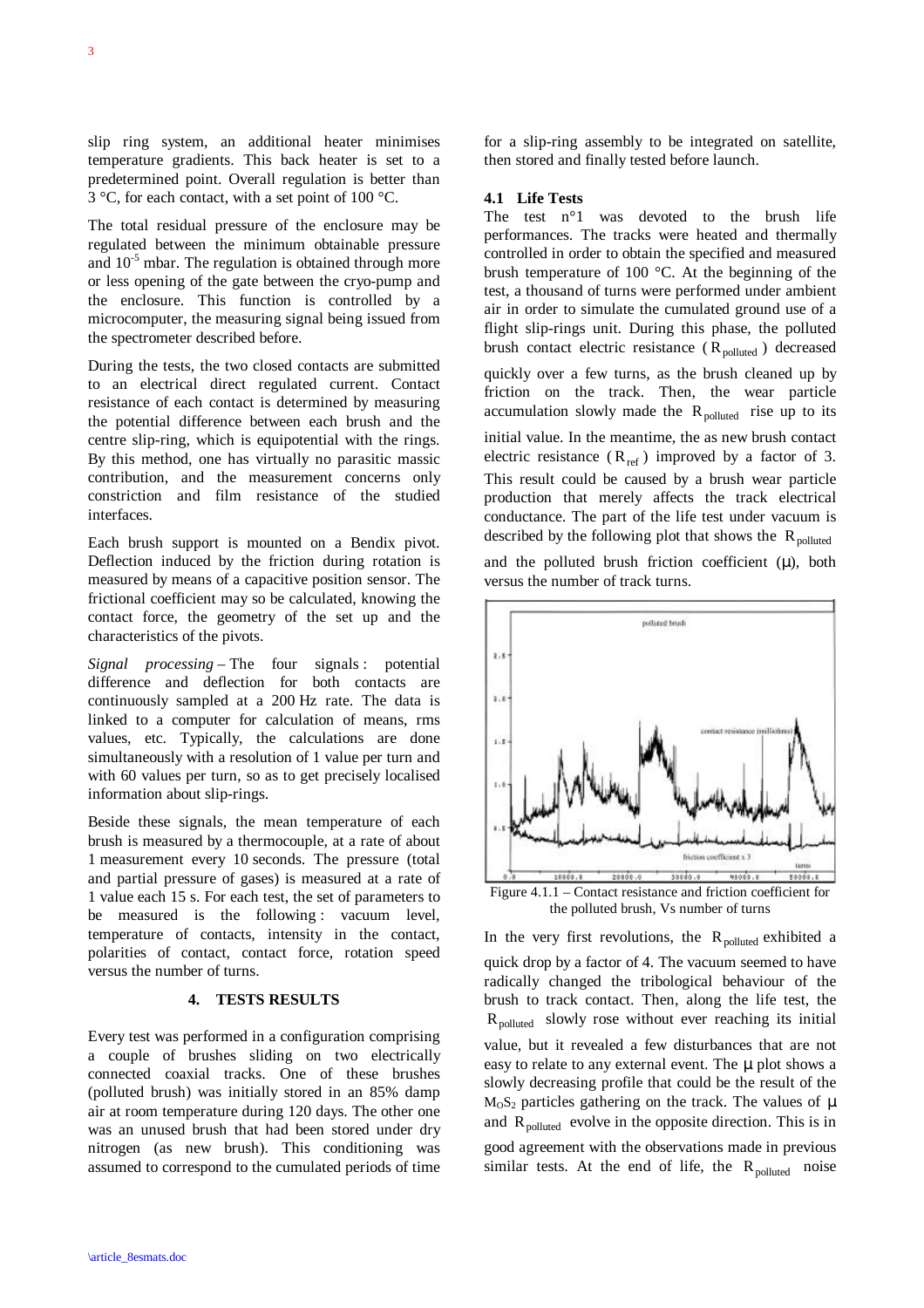measurement is 0.3 m $\Omega$  peak to peak for a mean value of 0.8 m $\Omega$ . The measurements done on the as new brush show that the  $R_{ref}$  value is almost constant throughout the test.

As a conclusion to the life tests, we can say that the tested polluted brushes performed the assigned life without additional damage regarding its degraded initial state. The end of life electrical and mechanical performance given by respectively R<sub>polluted</sub> =  $0.8 \text{ m}\Omega$ and  $\mu = 0.1$  seem acceptable.

# **4.2 Vacuum Pressure Influence**

The influence of the vacuum pressure in the test chamber during the endurance test was studied for 3 values of pressure, as indicated in the table of test program  $(\frac{8}{2})$ : 10<sup>-5</sup> mbar, 10<sup>-6</sup> mbar and the minimum level obtainable with the bench :  $10^{-8}$  mbar. For all three tests, the contacts were at 100°C. The results at  $10^{-5}$  and  $10^{-6}$  mbar in terms of contact resistance are summarized by the following curves.



 $P = 10^{-6}$  mbar



As a first result, and for the test conditions employed, the overall contact resistance behaviour is dependent on the pressure. At both pressure level of  $10^{-5}$  mbar and 10<sup>-6</sup> mbar, spikes do occur. But, by higher pressure, they are not as high and they occur later. This statement is valid for both the not polluted and the polluted brush. The number of turns before the mean value of the contact resistance (evaluated over each turn) begins to rise steadily is summarized in the following table.

|                | $10^{-5}$ mbar | $10^{-6}$ mbar | $10^{-8}$ mbar |
|----------------|----------------|----------------|----------------|
| As new brush   | 30,000         | 17,500         | 15,000         |
| polluted brush | 25,000         | 15,000         | 7,500          |

The sliding distance for the polluted brush is always 1.57 times the one of the not polluted brush. It is therefore normal that in similar conditions, a given particular event occurs earlier on the polluted brush than on the not polluted one. This can be seen in the former table. Besides, these results indicate that a higher level of pressure results in somehow later degradation. The same type of observation could be made considering the first apparition of spikes in the contact resistance.

Based on the previous observations, it appears that tests should be done at the lower end of pressure range. Doing otherwise may result in artificially better contact behaviour.

# **4.3 MoS2 Particles Size**

The test n° 6 was devoted to the influence of the  $MoS<sub>2</sub>$ particle size. The conditions were the same as those for nominal brushes, including the pollution phase. The resistance and friction coefficient are plotted in figures 4.3.1 and 4.3.2. (56000 turns under vacuum).



Figure 4.3.1 – Contact resistance and friction coefficient of not polluted brush, Vs number of turns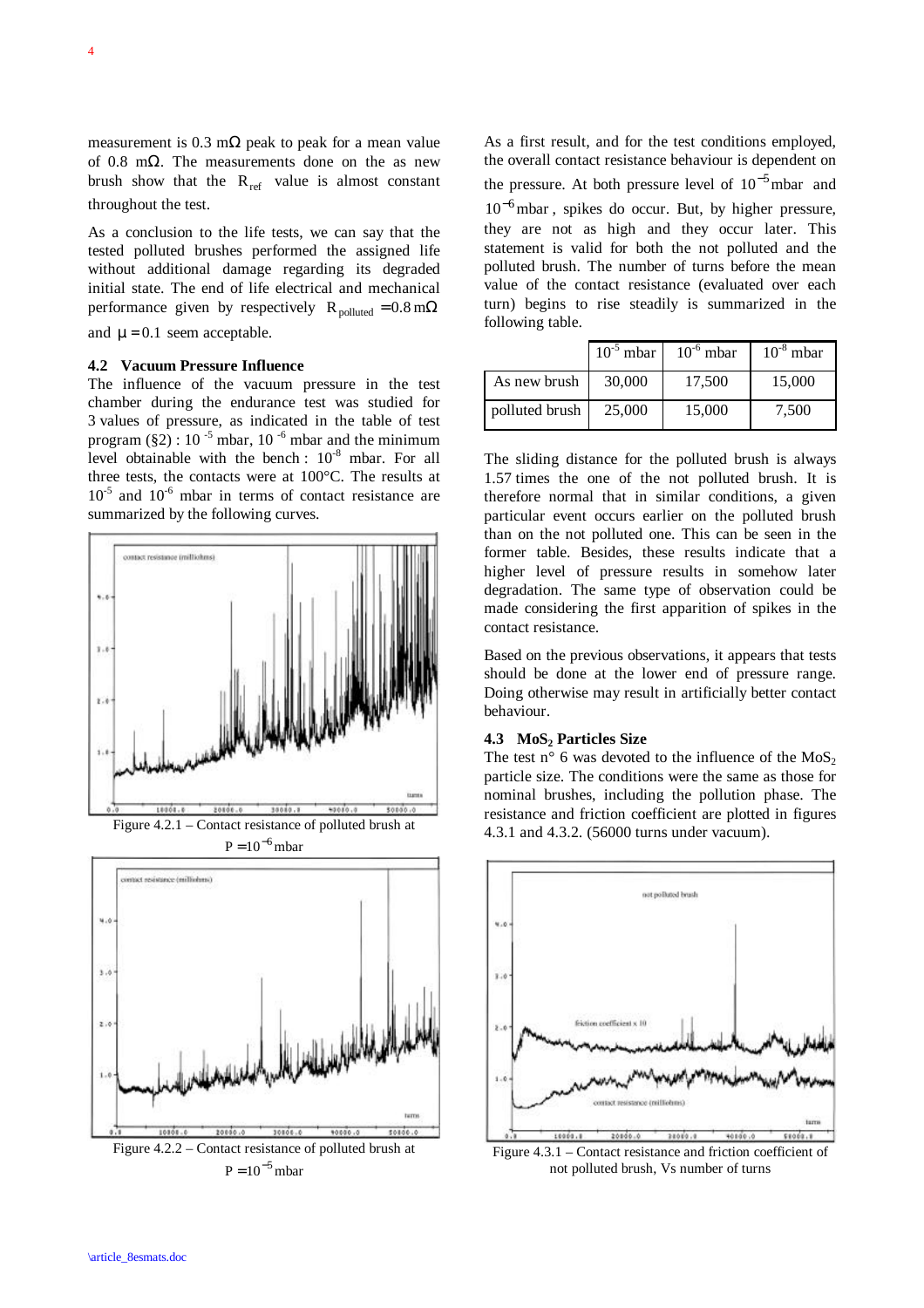

Figure 4.3.2 – Contact resistance and friction coefficient of polluted brush, Vs number of turns

Both contacts behave rather well during the whole test, regarding the contact resistance as well as the friction coefficient. Under air, the resistance begins to decrease, but during a very short time (1 or 2 turns). After this initial decrease, the resistance of the not polluted contact remains stable. It grows for the polluted one, particularly after 750 turns.

In the endurance phase, the two following points should be noted. Firstly, the initial phase of endurance is again very short. After two revolutions, the variations over one turn in contact resistance disappear, and a stable resistance is achieved, for the not polluted brush as well as for the polluted one. Secondly, the friction coefficient of polluted brush exhibits some spikes, whereas, for the not polluted one, it remains more stable.



Figure  $4.3.3 - SEM$  observation of the slip-ring under polluted brush, after endurance test (SEI x 300)

A point of interest was the analysis by SEM of the slipring surfaces after test. The surfaces of the initially clean slip-rings showed both an abundant but quite homogeneous deposit composed of Ag, Mo and S (see figure 4.3.3) : it is transferred wear material from the brush that is adherent to the track surface. Beside these plates, there are wear particles, originating from the brush as well. Elsewhere, the surface composition is that of the coin silver. On the track under not polluted contact, some deposits of transferred material were found that are both plates and particles (see figure 4.3.4).



Figure 4.3.4 – SEM observation of the slip-ring under not polluted brush, after endurance test (SEI x 250)

The comparison between the slip-ring surface in case of low-sized  $MoS_2$  particles and nominal-sized  $MoS_2$ (test #1 for example) indicates that the surface is more homogeneous in the former case. This could explain the quite good contact behaviour during the whole test sequence. Considering the global performances of this material, a point of interest could be to further investigate about it. These first results show its lower sensitivity to the pollution, with regards to its contact resistance.

#### **4.4 Run-in Procedures**

The test n°4 was a specific sequence performed on polluted brushes. A first run-in test was done under ambient air without the current presence. Actually, a very low current was applied through the contacts in order to permit steady measurements. It was assumed that, in this case, the current had no tribological influence. The purpose was to make a comparison between  $R_{ref}$  considered as a reference and  $R_{polluted}$ , both measured versus the number of track turns. The results presented in the figure 4.4.1 shows that the test begins with a short period of 10 cycles during which  $R_{ref}$  and  $R_{polluted}$  improve. After that, the average value of  $R_{\text{polluted}}$  increases continuously while  $R_{\text{ref}}$ remains almost constant for several hundreds of revolutions. A higher measurement sampling reveals a R<sub>polluted</sub> periodic profile corresponding to one track round, repeated throughout the test.